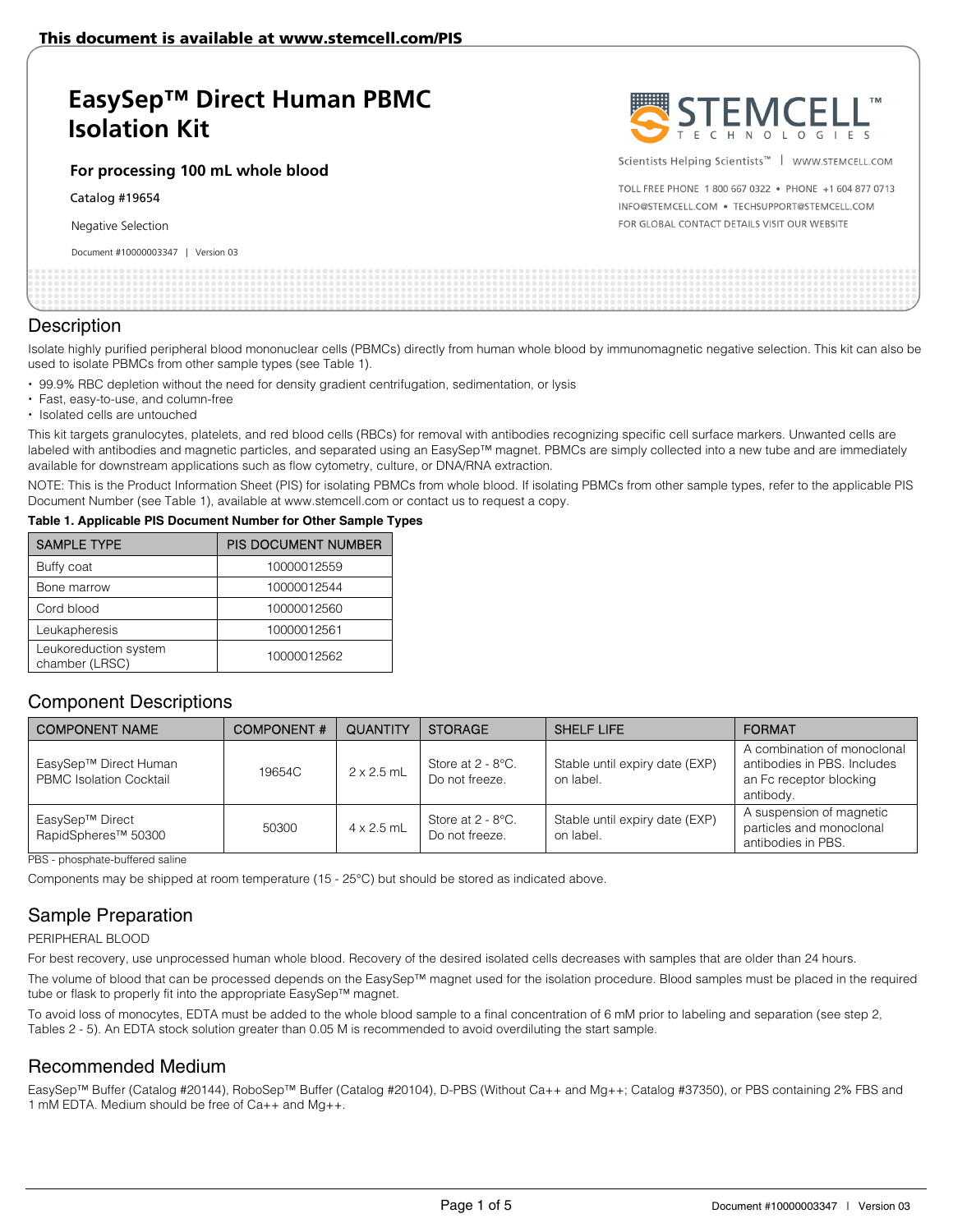

## Directions for Use – Manual EasySep™ Protocols

See page 1 for Sample Preparation and Recommended Medium. Refer to Tables 2 - 4 for detailed instructions regarding the EasySep™ procedure for each magnet.

**Table 2. EasySep™ Direct Human PBMC Isolation Kit Protocol for WHOLE BLOOD** 

|                 |                                                                                                                                                       |                                                                                             | <b>EASYSEP™ MAGNETS</b>                                                                     |
|-----------------|-------------------------------------------------------------------------------------------------------------------------------------------------------|---------------------------------------------------------------------------------------------|---------------------------------------------------------------------------------------------|
| <b>STEP</b>     | <b>INSTRUCTIONS</b>                                                                                                                                   | EasySep™<br>(Catalog #18000)                                                                | "The Big Easy"<br>(Catalog #18001)                                                          |
|                 | Prepare sample within the volume range.                                                                                                               | $1 - 2$ mL                                                                                  | $1 - 6$ mL                                                                                  |
| $\vert$ 1       | Add sample to required tube.                                                                                                                          | 5 mL (12 x 75 mm) polystyrene round-bottom tube<br>(e.g. Catalog #38007)                    | 14 mL (17 x 95 mm) polystyrene round-bottom tube<br>(e.g. Catalog #38008)                   |
| $\overline{2}$  | Add EDTA to sample.                                                                                                                                   | At a final concentration of 6 mM EDTA                                                       | At a final concentration of 6 mM EDTA                                                       |
| $\overline{3}$  | Add Isolation Cocktail to sample.<br>NOTE: Do not vortex cocktail.                                                                                    | 50 µL/mL of sample                                                                          | 50 µL/mL of sample                                                                          |
|                 | Mix and incubate.                                                                                                                                     | RT for 5 minutes                                                                            | RT for 5 minutes                                                                            |
| $\overline{4}$  | Add recommended medium to top up the sample<br>to the indicated volume. Mix by gently pipetting<br>up and down 2 - 3 times.                           | Top up to double the original sample volume                                                 | Top up to double the original sample volume                                                 |
| $5\phantom{.0}$ | Vortex RapidSpheres™.<br>NOTE: Particles should appear evenly dispersed.                                                                              | 30 seconds                                                                                  | 30 seconds                                                                                  |
| $6\phantom{1}6$ | Add RapidSpheres <sup>™</sup> to sample and mix.                                                                                                      | 50 µL/mL of original sample volume<br>NOTE: No incubation, IMMEDIATELY proceed to next step | 50 µL/mL of original sample volume<br>NOTE: No incubation, IMMEDIATELY proceed to next step |
| $\overline{7}$  | Place the tube (without lid) into the magnet and<br>incubate.                                                                                         | RT for 5 minutes                                                                            | RT for 5 minutes                                                                            |
| 8               | Pick up the magnet, and in one continuous<br>motion invert the magnet and tube, pouring the<br>enriched cell suspension* into a new tube.             | Use a new 5 mL tube                                                                         | Use a new 14 mL tube                                                                        |
| 9               | Add RapidSpheres <sup>™</sup> to the new tube containing<br>the enriched cells and mix.                                                               | Use same volume as in step 6<br>NOTE: No incubation, IMMEDIATELY proceed to next step       | Use same volume as in step 6<br>NOTE: No incubation, IMMEDIATELY proceed to next step       |
| 10 <sup>°</sup> | Remove the tube from the magnet; Place the<br>tube from step 9 (without lid) into the magnet<br>and incubate for a second separation.                 | RT for 5 minutes                                                                            | RT for 5 minutes                                                                            |
| 11              | Pick up the magnet, and in one continuous<br>motion invert the magnet and tube, <sup>†</sup> pouring the<br>enriched cell suspension into a new tube. | Use a new 5 mL tube                                                                         | Use a new 14 mL tube                                                                        |
| 12 <sup>2</sup> | Remove the tube from the magnet; Place the<br>tube from step 11 (without lid) into the magnet<br>and incubate for a third separation.                 | RT for 5 minutes                                                                            | RT for 5 minutes                                                                            |
| 13              | Pick up the magnet, and in one continuous<br>motion invert the magnet and tube, <sup>†</sup> pouring the<br>enriched cell suspension into a new tube. | Isolated cells are ready for use                                                            | Isolated cells are ready for use                                                            |

RT - room temperature (15 - 25°C)

\* Following the first magnetic separation, the collected cells may contain a significant amount of RBCs and may look similar to the original unprocessed human whole blood sample.

† To minimize RBC contamination in the isolated cells, pour off the sample along a clean area of the tube (i.e. the opposite side to where the sample was poured in).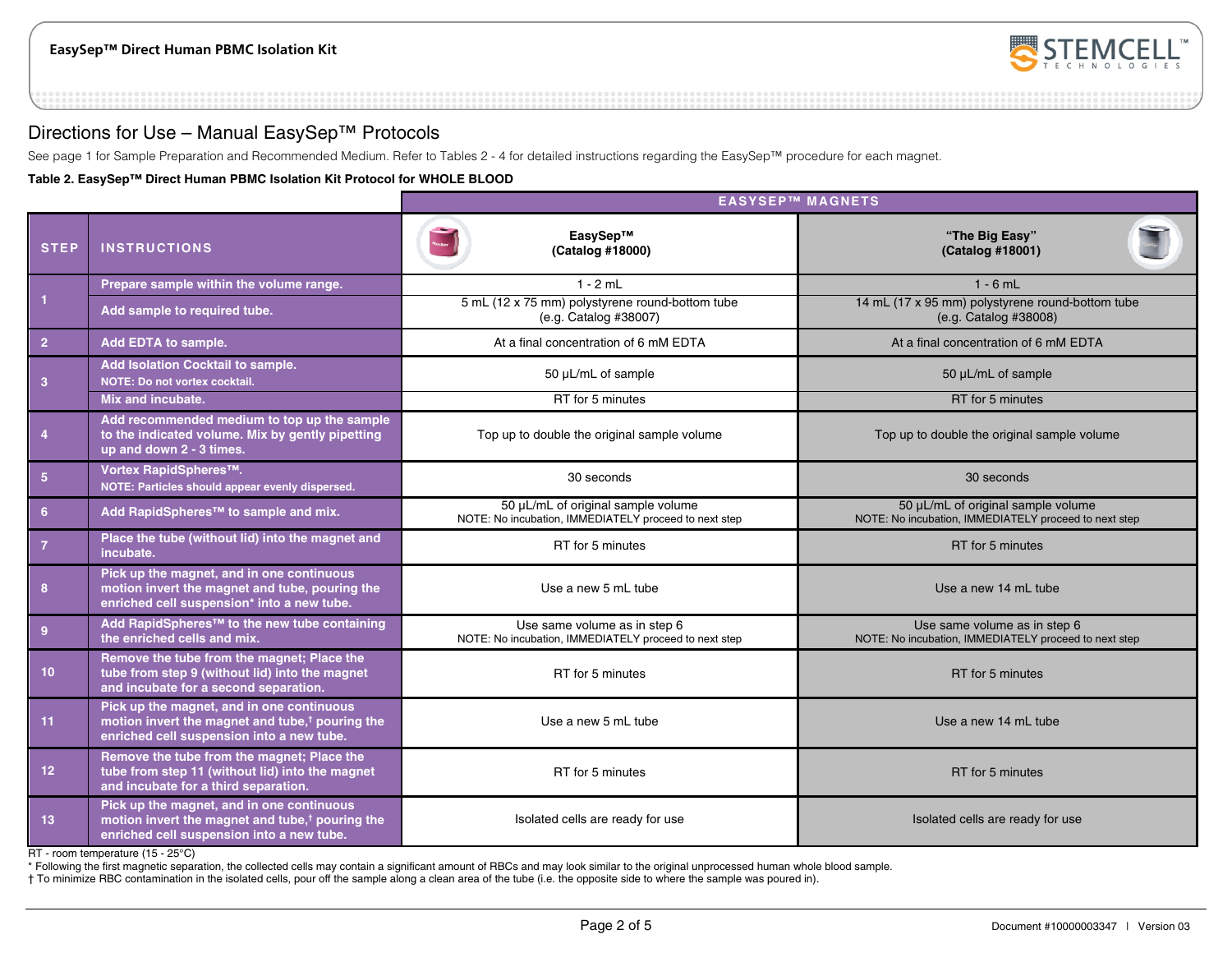

**Table 3. EasySep™ Direct Human PBMC Isolation Kit Protocol for WHOLE BLOOD** 

|                  |                                                                                                                                                                                                                                                              | <b>EASYSEP™ MAGNETS</b>                                                                        |                                       |                                                                                                |  |                                                                                                                    |
|------------------|--------------------------------------------------------------------------------------------------------------------------------------------------------------------------------------------------------------------------------------------------------------|------------------------------------------------------------------------------------------------|---------------------------------------|------------------------------------------------------------------------------------------------|--|--------------------------------------------------------------------------------------------------------------------|
|                  |                                                                                                                                                                                                                                                              | EasyEights™ (Catalog #18103)                                                                   |                                       | Easy 50                                                                                        |  |                                                                                                                    |
| <b>STEP</b>      | <b>INSTRUCTIONS</b>                                                                                                                                                                                                                                          |                                                                                                | 5 mL tube                             | 14 mL tube                                                                                     |  | (Catalog #18002)                                                                                                   |
|                  | Prepare sample within the volume range.                                                                                                                                                                                                                      |                                                                                                | $1 - 2$ mL                            | $1 - 6$ mL                                                                                     |  | $5 - 25$ mL                                                                                                        |
| 1                | Add sample to required tube.                                                                                                                                                                                                                                 | 5 mL (12 x 75 mm)<br>polystyrene round-bottom tube<br>(e.g. Catalog #38007)                    |                                       | 14 mL (17 x 95 mm)<br>polystyrene round-bottom tube<br>(e.g. Catalog #38008)                   |  | 50 mL (30 x 115 mm) conical tube<br>(e.g. Catalog #38010)                                                          |
| $\overline{2}$   | <b>Add EDTA to sample.</b>                                                                                                                                                                                                                                   |                                                                                                | At a final concentration of 6 mM EDTA | At a final concentration of 6 mM EDTA                                                          |  | At a final concentration of 6 mM EDTA                                                                              |
| 3                | Add Isolation Cocktail to sample.<br><b>NOTE: Do not vortex cocktail.</b>                                                                                                                                                                                    | 50 µL/mL of sample                                                                             |                                       | 50 µL/mL of sample                                                                             |  | 50 µL/mL of sample                                                                                                 |
|                  | Mix and incubate.                                                                                                                                                                                                                                            | RT for 5 minutes                                                                               |                                       | RT for 5 minutes                                                                               |  | RT for 5 minutes                                                                                                   |
| $\overline{4}$   | Add recommended medium to top up the<br>sample to the indicated volume. Mix by gently<br>pipetting up and down 2 - 3 times.                                                                                                                                  | Top up to double the original sample volume                                                    |                                       | Top up to double the original sample volume                                                    |  | • Top up to double the original sample<br>volume for samples $\leq$ 20 mL<br>• Top up to 50 mL for samples > 20 mL |
| $5\phantom{.0}$  | Vortex RapidSpheres™.<br>NOTE: Particles should appear evenly dispersed.                                                                                                                                                                                     | 30 seconds                                                                                     |                                       | 30 seconds                                                                                     |  | 30 seconds                                                                                                         |
| $6 \overline{6}$ | Add RapidSpheres <sup>™</sup> to sample and mix.                                                                                                                                                                                                             | 50 µL/mL of original sample volume<br>NOTE: No incubation, IMMEDIATELY proceed to<br>next step |                                       | 50 µL/mL of original sample volume<br>NOTE: No incubation, IMMEDIATELY proceed to<br>next step |  | 50 µL/mL of original sample volume<br>NOTE: No incubation, IMMEDIATELY proceed to<br>next step                     |
| $\overline{7}$   | Place the tube (without lid) into the magnet and<br>incubate.                                                                                                                                                                                                | RT for 5 minutes                                                                               |                                       | RT for 5 minutes                                                                               |  | RT for 10 minutes                                                                                                  |
| 8                | Carefully pipette** (do not pour) the enriched<br>cell suspension into a new tube.<br>NOTE: Collect the entire clear fraction from top to bottom.<br>For optimal recovery, also collect a small volume of RBCs<br>(up to 10% of the starting sample volume). | Use a new 5 mL tube                                                                            |                                       | Use a new 14 mL tube                                                                           |  | Use a new 50 mL tube                                                                                               |
| $\overline{9}$   | Add RapidSpheres <sup>™</sup> to the new tube containing<br>the enriched cells and mix.                                                                                                                                                                      | Use same volume as in step 6<br>NOTE: No incubation, IMMEDIATELY proceed to<br>next step       |                                       | Use same volume as in step 6<br>NOTE: No incubation, IMMEDIATELY proceed to<br>next step       |  | Use same volume as in step 6<br>NOTE: No incubation, IMMEDIATELY proceed to<br>next step                           |
| $10-1$           | Remove the tube from the magnet; Place the<br>tube from step 9 (without lid) into the magnet<br>and incubate for a second separation.                                                                                                                        | RT for 5 minutes                                                                               |                                       | RT for 5 minutes                                                                               |  | RT for 10 minutes                                                                                                  |
| 11 <sub>1</sub>  | Carefully pipette** (do not pour) the enriched<br>cell suspension into a new tube.<br>NOTE: Collect only the clear fraction.                                                                                                                                 | Use a new 5 mL tube                                                                            |                                       | Use a new 14 mL tube                                                                           |  | Use a new 50 mL tube                                                                                               |
| 12 <sup>2</sup>  | Remove the tube from the magnet; Place the<br>new tube from step 11 (without lid) containing<br>the enriched cells into the magnet and incubate<br>for a third separation.                                                                                   | RT for 5 minutes                                                                               |                                       | RT for 5 minutes                                                                               |  | RT for 10 minutes                                                                                                  |
| 13               | Carefully pipette** (do not pour) the enriched<br>cell suspension into a new tube.<br>NOTE: Collect only the clear fraction.                                                                                                                                 | Isolated cells are ready for use                                                               |                                       | Isolated cells are ready for use                                                               |  | Isolated cells are ready for use                                                                                   |

RT - room temperature (15 - 25°C)

\*\* Collect the entire supernatant, all at once, into a single pipette (e.g. for EasyEights™ 5 mL tube, use a 2 mL serological pipette [Catalog #38002]; for EasyEights™ 14 mL tube, use a 10 mL serological pipette [Catalog #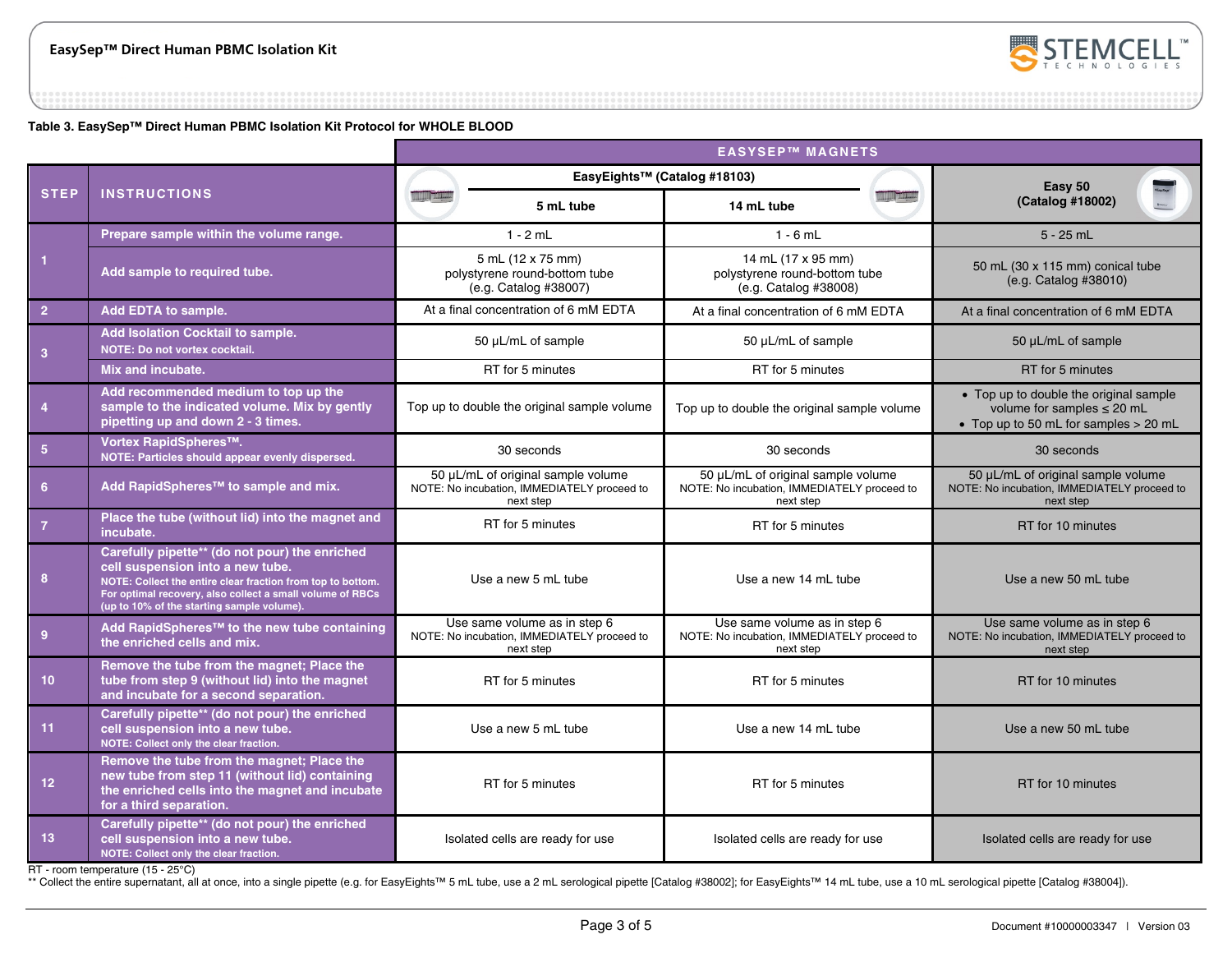

**Table 4. EasySep™ Direct Human PBMC Isolation Kit Protocol for WHOLE BLOOD** 

|                 |                                                                                                                                                                                                                                                       | <b>EASYSEP™ MAGNETS</b>                                                                     |  |  |
|-----------------|-------------------------------------------------------------------------------------------------------------------------------------------------------------------------------------------------------------------------------------------------------|---------------------------------------------------------------------------------------------|--|--|
| <b>STEP</b>     | <b>INSTRUCTIONS</b>                                                                                                                                                                                                                                   | Easy 250 EasySep™ Magnet<br>(Catalog #100-0821)                                             |  |  |
|                 | Prepare sample within the volume range.                                                                                                                                                                                                               | 25 - 125 mL                                                                                 |  |  |
| 1               | Add sample to required flask.                                                                                                                                                                                                                         | T-75 cm <sup>2</sup> cell culture flask<br>(i.e. Corning Catalog #353135)                   |  |  |
| $\overline{2}$  | Add EDTA to sample.                                                                                                                                                                                                                                   | At a final concentration of 6 mM EDTA                                                       |  |  |
|                 | Add Isolation Cocktail to sample.<br><b>NOTE: Do not vortex cocktail.</b>                                                                                                                                                                             | 50 µL/mL of sample                                                                          |  |  |
| 3               | Mix with a 25 mL or 50 mL serological pipette <sup>§</sup> and incubate.<br>NOTE: Mixing can also be done by rotating or gently agitating the flask. Cap<br>the flask first to prevent spillage.                                                      | RT for 5 minutes                                                                            |  |  |
| $\overline{4}$  | Add recommended medium to top up the sample to the indicated<br>volume.                                                                                                                                                                               | Top up to double the original sample volume                                                 |  |  |
| 5               | Vortex RapidSpheres <sup>™</sup> .<br>NOTE: Particles should appear evenly dispersed.                                                                                                                                                                 | 30 seconds                                                                                  |  |  |
| 6               | Add RapidSpheres™ to sample and mix as described in step 3.                                                                                                                                                                                           | 50 µL/mL of original sample volume<br>NOTE: No incubation, IMMEDIATELY proceed to next step |  |  |
| $\overline{7}$  | Place the flask (without cap) into the magnet and incubate.                                                                                                                                                                                           | RT for 10 minutes                                                                           |  |  |
| 8               | Carefully pipette*** (do not pour) the cell suspension into<br>a new flask.<br>NOTE: Collect the entire clear fraction from top to bottom. For optimal<br>recovery, also collect a small volume of RBCs (up to 10% of the starting<br>sample volume). | Use a new T-75 $cm2$ flask                                                                  |  |  |
| 9               | Add RapidSpheres™ to the new flask containing the enriched cells<br>and mix as described in step 3.                                                                                                                                                   | Use same volume as in step 6<br>NOTE: No incubation, IMMEDIATELY proceed to next step       |  |  |
| 10              | Remove the flask from the magnet; Place the flask from step 9<br>(without cap) into the magnet and incubate for a second<br>separation.                                                                                                               | RT for 10 minutes                                                                           |  |  |
| 11              | Carefully pipette*** (do not pour) the enriched cell suspension into<br>a new flask.                                                                                                                                                                  | Use a new T-75 cm <sup>2</sup> flask                                                        |  |  |
| 12 <sub>2</sub> | Remove the flask from the magnet; Place the flask from step 11<br>(without cap) into the magnet and incubate for a third separation.                                                                                                                  | RT for 10 minutes                                                                           |  |  |
| 13.             | Carefully pipette*** (do not pour) the cell suspension into a new<br>tube or centrifuge bottle. <sup>#</sup>                                                                                                                                          | Isolated cells are ready for use                                                            |  |  |

RT - room temperature (15 - 25°C)

§ e.g. 25 mL (Catalog #38005) or 50 mL (Catalog #38006) serological pipette

\*\*\* To collect the supernatant, gently sweep the pipette back and forth along the midline of the T-75 cm<sup>2</sup> flask while aspirating. Avoid touching the sides of the flask. Switch to a 10 mL or smaller serological pipette to collect the residual supernatant.

‡ e.g. 50 mL (30 x 115 mm) conical tube (Catalog #38010) or 225 mL centrifuge bottle (Corning Catalog #352075)